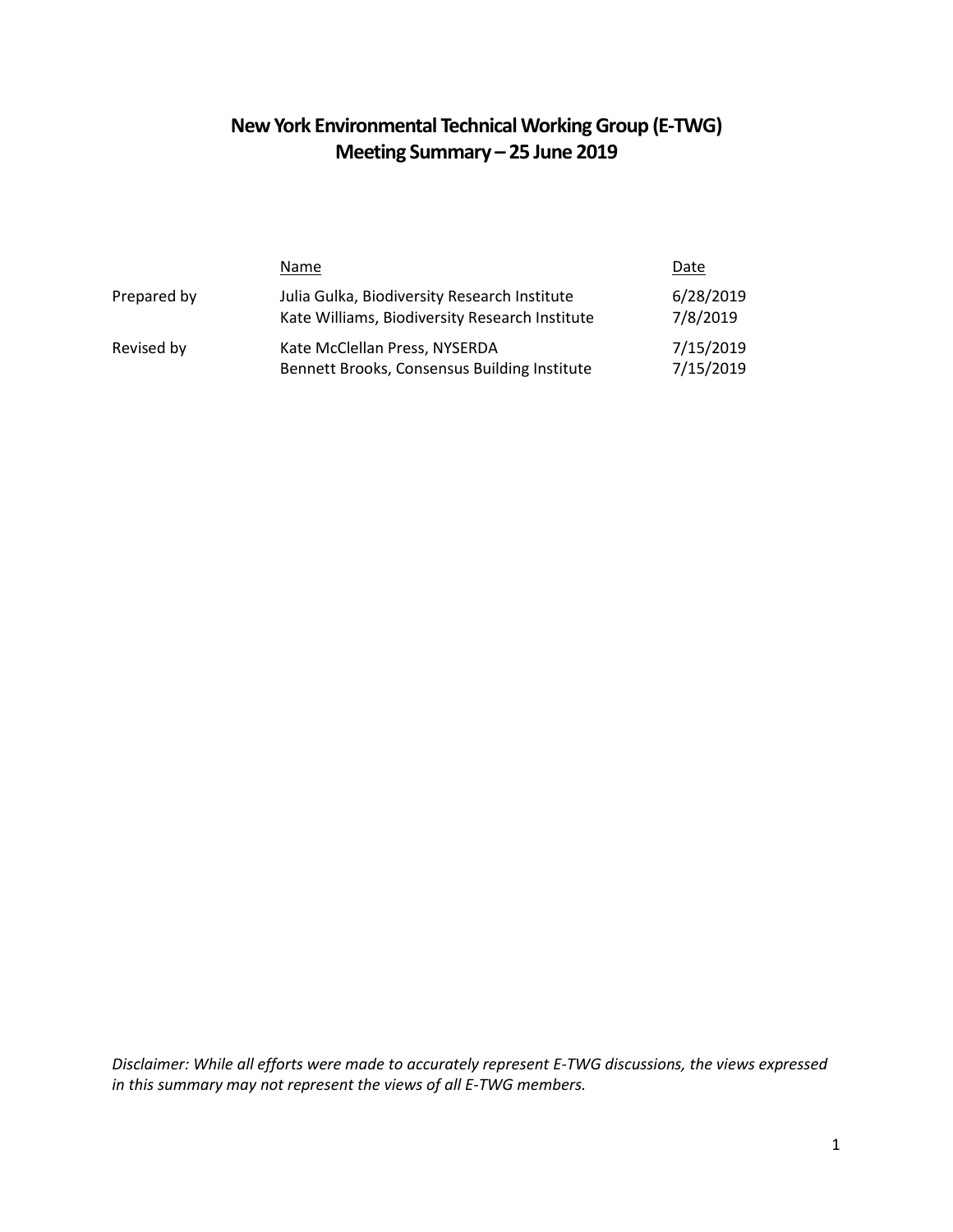## **Background**

As part of New York State's efforts to responsibly develop offshore wind energy, the New York State Energy Research and Development Authority (NYSERDA) convened the Environmental Technical Working Group (E-TWG) to provide input to the state on environmental topics<sup>1</sup>. The fourth meeting of the E-TWG was held on 25 June, 2019, in New York City. Fourteen E-TWG members attended this meeting in person and three participated remotely via webex/conference call (Appendix A). A staff person from the New York Department of Public Service was also present to observe and participate in discussions about the development of best management practices (BMPs) and the New York procurement process.

This meeting summary is intended to capture the key points of discussion and input from the E-TWG, as well as action items identified during the meeting. This summary is loosely organized according to the structure of the meeting agenda (Appendix B). Specific comments are organized by topical relevance, not necessarily the part of the agenda in which the comments were made. Opinions are not attributed to specific E-TWG members unless there is a clear reason to do so. For topics where there were differences of opinion among E-TWG members, this summary identifies areas of agreement as well as the different perspectives offered during meeting discussions.

## **Action Items**

The following action items to advance E-TWG objectives were identified during the meeting:

- Support staff will continue **planning the 2020 State of the Science Workshop,** including reaching out to those interested in participating on the planning committee and to potential collaborators suggested during discussions.
- NYSERDA and E-TWG support staff will develop a **timeline/work plan for the E-TWG** to inform communications and outreach activities, E-TWG goals, and provide a mechanism for evaluating progress.
- Support staff will pursue a **website redesign and finalize the Communications and Outreach Plan**.
- NYSERDA will develop **technical webinars** based on topics suggested by the E-TWG, the first of which will be focused on foundation types. Members should reach out to NYSERDA with additional topics of interest.
- Support staff and NYSERDA will work with BMP Specialist Committees to **develop committee workplans** that incorporate E-TWG recommendations around in-person meetings, discussion structure, goals, and additional products.
- Both the bird/bat and marine mammal/sea turtle BMP committees will work towards an initial goal of finalizing **"Version 1.0" of the summary documents** by year end.

## **Welcome & Introductions**

 $\overline{\phantom{a}}$ 

Kate McClellan Press (NYSERDA) opened the meeting. E-TWG members and support staff introduced themselves and spoke briefly about their organizations and roles. Several changes to E-TWG membership were noted, including:

- A new representative on the E-TWG from the Bureau of Ocean Energy Management.
- A new state agency, the Connecticut Department of Energy and Environmental Protection, joined the E-TWG in an observer/technical support role.

 $^1$  For meeting agendas, summaries, and presentations, see: http://www.briloon.org/offshorewindny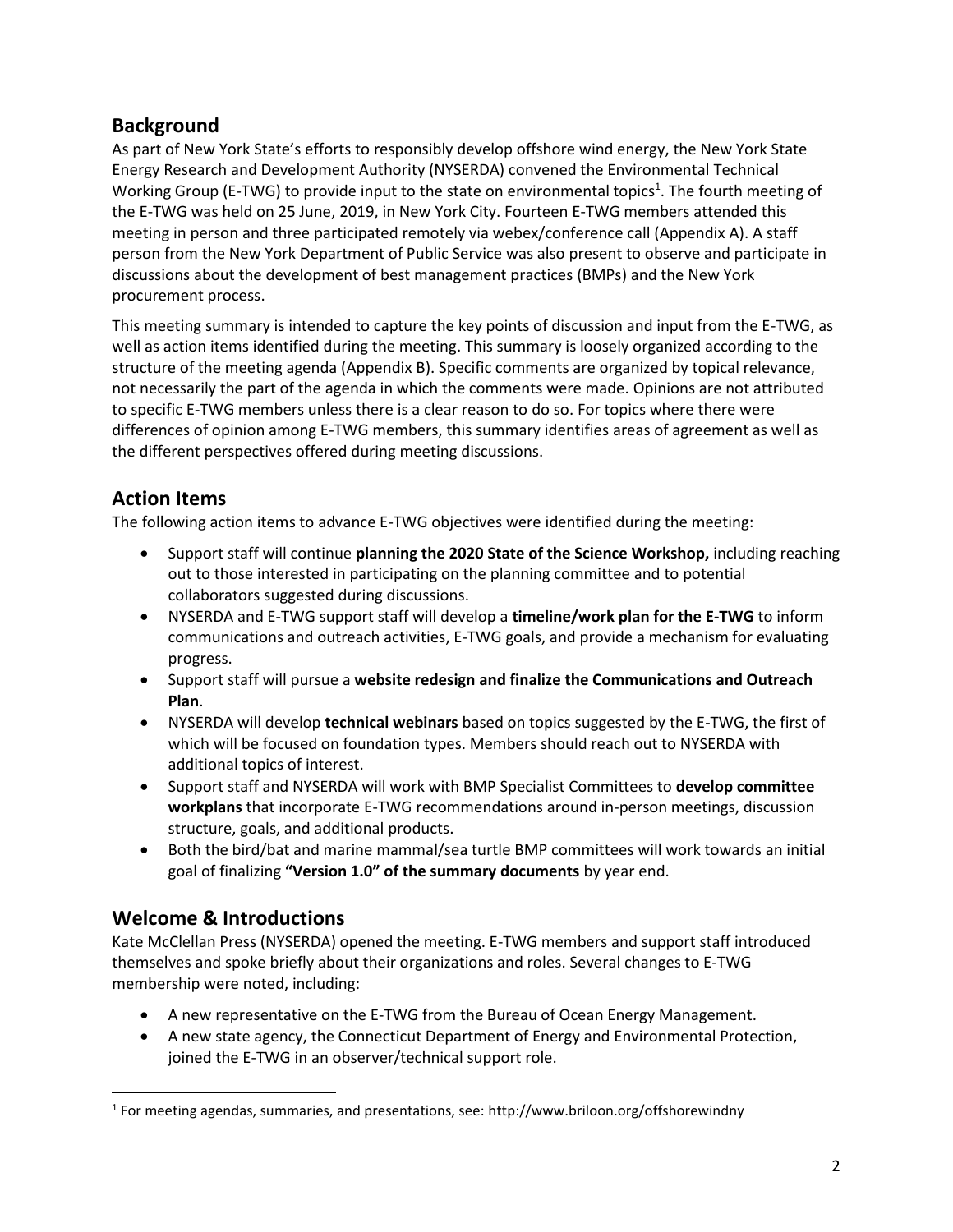## **Updates**

### NYSERDA Updates

Greg Lampman and Kate McClellan Press (NYSERDA) discussed a range of New York and NYSERDArelated updates, including:

- The New York Phase 1 Procurement (OREC RFP18-1<sup>2</sup>) announcement is expected in the near future. There will likely be post-announcement meetings/briefings for stakeholders to gain additional information. Once public, NYSERDA will also begin work with the E-TWG on environmental mitigation plans (EMPs) for selected projects; NYSERDA is currently working to standardize the format of EMPs to aid these processes.
- The Climate Leadership and Community Protection Act passed in New York, codifying into law a 9,000 MW offshore wind goal by 2035. This goal will contribute approximately 40% to the overall state goal of 70% renewable energy by 2035. The law requires each state agency to form working groups to map a pathway forward through the master planning process.
- The NYSERDA PON for Environmental and Fisheries Research for Offshore Wind Energy Development<sup>3</sup> was focused on five topics: ecosystem dynamics, commercial fishing access, approaches for offshore wind pre- and post-construction monitoring, leveraging non-traditional data, and modeling the effects of offshore wind development on cold pool stratification. NYSERDA is currently in the internal review process and anticipates contracting selected projects by the end of the summer.
- Kate McClellan Press (NYSERDA) thanked members for feedback on the Dynamic Oceans report. Feedback was used to make significant changes to the structure and content of the draft report, including reducing the report focus on different human impacts and expanding discussion of solutions for conflict, including ongoing New York State efforts. The report is now in the final stages of editing, with production later this summer.

#### State of the Science Workshop

Kate Williams (BRI) provided an update on the second State of the Science Workshop on Wildlife and Offshore Wind Energy Development, tentatively planned for April 2020. The workshop planning committee will meet on July 1. If additional E-TWG members or their organizations are interested in participating, members should contact support staff.

*Proposed structure-* The workshop will be focused on cumulative impacts, which was identified as an important topic at the last E-TWG meeting in February<sup>4</sup>. The proposed meeting structure includes one day of plenary sessions on cumulative impacts, and a second day of smaller workshops to produce end products for specific topics. Topics for the Day Two workshops could include nanotag protocols for studying birds and bats, development of other monitoring protocols, best management practices, and cumulative impact assessments as part of the NEPA process.

### *Discussion*

l

- There was general agreement that a structure with both plenaries and workshops is a good approach; it was suggested that a third day could be considered if necessary.
- Cohesion between the topics of the first and second meeting days is important. The first day of plenaries could be used to set up and inform discussions on the second day to ensure that

<sup>4</sup> [http://www.briloon.org/uploads/BRI\\_Documents/Wildlife\\_and\\_Renewable\\_Energy/NYSERDA%20E-TWG/E-](http://www.briloon.org/uploads/BRI_Documents/Wildlife_and_Renewable_Energy/NYSERDA%20E-TWG/E-TWG%20meeting%20summary%202019%20Feb%2012%20-%20final.pdf)[TWG%20meeting%20summary%202019%20Feb%2012%20-%20final.pdf](http://www.briloon.org/uploads/BRI_Documents/Wildlife_and_Renewable_Energy/NYSERDA%20E-TWG/E-TWG%20meeting%20summary%202019%20Feb%2012%20-%20final.pdf)

<sup>2</sup> <https://portal.nyserda.ny.gov/servlet/servlet.FileDownload?file=00Pt000000Cps3NEAR>

<sup>3</sup> <https://portal.nyserda.ny.gov/servlet/servlet.FileDownload?file=00Pt000000EBMVxEAP>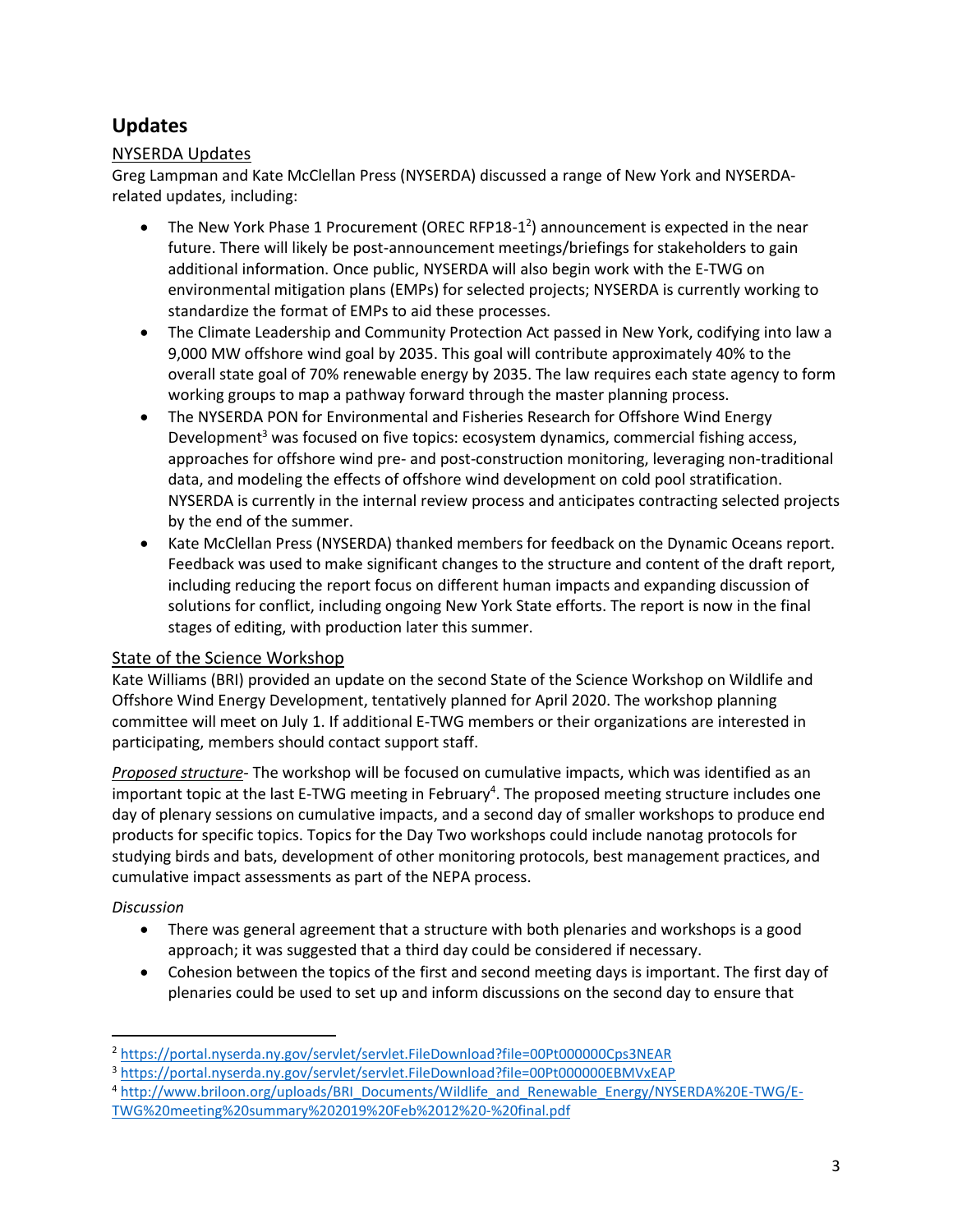working groups are thinking about the bigger picture. As such, workshops on Day 2 could be focused around cumulative impacts, and could be split up by taxonomic group.

- $\circ$  If workshop topics are all focused around cumulative impacts, there would be value in bringing the whole group back together for discussion at the end of the meeting about synergies and outcomes moving forward.
- Workshops must be structured and have well-defined, achievable expectations for outcomes to ensure that they contribute to real action moving forward.
- E-TWG members can provide guidance and suggestions if gaps are identified throughout the planning process, particularly for identifying speakers. Support staff will share the agenda with the E-TWG once it has been further developed for an opportunity to provide feedback.
- We should ensure that in the discussion of cumulative impacts, we discuss positive impacts as well as negative.
- Branding- there was discussion around whether to continue with the "State of the Science" name even if workshop topics were more specific, and there was general agreement that the term should continue to be used to build this as a series of workshops over time, with the potential inclusion of a colon with topic description (e.g., "The State of the Science on Wildlife and Offshore Wind Energy Development: Understanding Cumulative Impacts").

*Attendance-* At the last State of the Science Workshop, daytime attendance required prior registration and there was a poster session open to the public on the first evening. Support staff looked to the E-TWG as to whether to take the same approach for the day of plenaries, the day of workshops, or both.

#### *Discussion*

- There was general agreement that the first day of plenaries should be open to the public.
- The workshops could either be by invitation only or by prior approval by each workshop coordinator. By attending the first day of plenaries, there may be people that would then be equipped to contribute to the conversation that perhaps wouldn't be included in targeted invitations, and there is potential benefit to these other perspectives. It is also important to ensure that the right people are present at each workshop to drive progress on issues; this, in combination with logistical constraints imposed by the venue, could determine our approach.
- The restrictions on attendance should mirror the goals of the workshop (i.e. public engagement versus progress on topics). To a degree, this will also dictate the content of the first day plenaries. The level of detail in content provided to the public versus informed stakeholders may be different.
- Location is an important consideration for attendance. An enticing venue can help in getting broader public engagement if this is deemed a goal of the workshop. The meeting should remain relatively near the coast, rather than being held upstate.
- Outputs such as the workshop report will be made public regardless of attendance restrictions.

*Collaboration Opportunities*- E-TWG members recognized that there may be opportunities for collaboration in the planning and execution of the workshop.

#### *Discussion*

- Support staff should reach out to the Department of Energy (DOE) about participation in the planning committee as well as further opportunities for collaboration. Another resource to engage with is the Mid-Atlantic Committee on the Ocean (MACO).
- If fish will be included as a topic of discussion at the workshop, as it was at the first workshop, we may want to partner with the Fisheries Technical Working Group (F-TWG) and the Responsible Offshore Science Alliance (ROSA) for discussions around fish.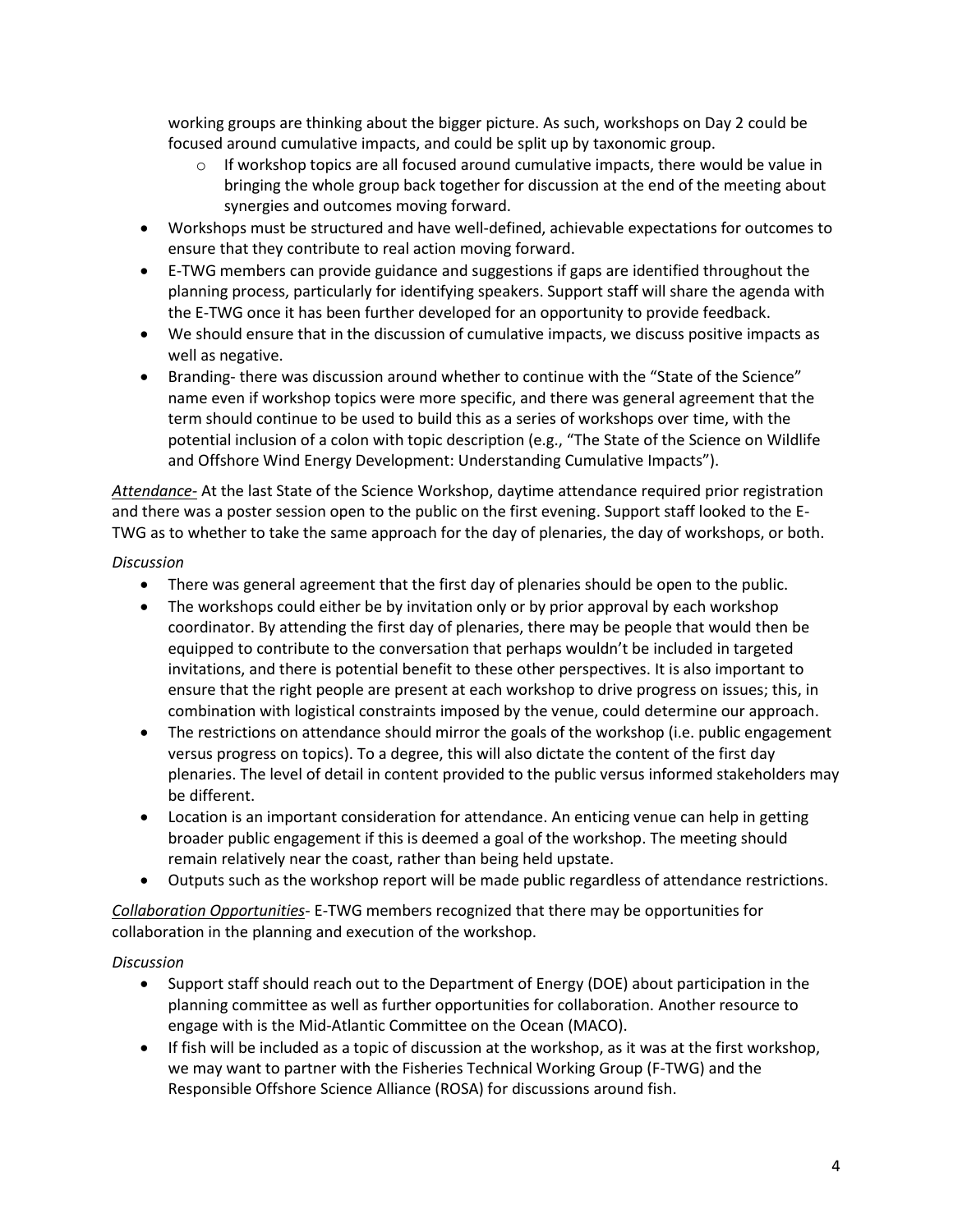- o NYSERDA will follow up with the F-TWG.
- Cumulative impacts should also be discussed in the context of NEPA, and as such, we want to ensure that the Bureau of Ocean Energy Management (BOEM), National Oceanic and Atmospheric Administration (NOAA), U.S. Fish and Wildlife Service (USFWS), the Environmental Protection Agency (EPA), and the Council of Environmental Quality (CEQ) are all engaged in the workshop as well.

#### Updates on the MMP Tool

Kate Williams (BRI) thanked E-TWG members for comments on the draft MMP tool. The Tool will remain online and NYSERDA is considering annual updates with new citations to ensure that the Tool remains relevant over time. Updates to be implemented by Ecology & Environment, Inc. in the next 3-6 months include the following:

- Fix a bug in sorting tool which excluded some of the results (complete)
- Allow for the ability to click on full citations
- Consolidate similar MMPs to provide consistency across resource groups
- Expand query results table to eliminate scrolling, or have results pop up in a separate box
- Add details on relevant species and MMP implementation
- Make the glossary more accessible
- Add date of last Tool update to website, and add a header to exported results with download date

Support staff sought input on the value of two additional potential updates: providing information on whether a given practice is a regulatory requirement, and the addition of a column describing the role of a particular MMP in the mitigation hierarchy.

#### *Discussion*

- It would be difficult to add information on whether MMPs are regulatory requirements, and would not add much value.
	- $\circ$  There are a lot of practices that are guidance documents rather than included in the code of federal regulations (CFR)—that is, aspects may not be codified but could still be standard practice. As such, this may be difficult to implement in the Tool—and may also give the impression that there is little regulation, which isn't necessarily true.
	- $\circ$  Developers already understand what regulatory requirements are. But perhaps this would add value other types of users.
	- $\circ$  The Tool includes MMPs that are not just for the offshore wind industry, which would complicate the assessment of whether something is a regulatory requirement.
- There would not be any harm in the addition of a column describing the role of a particular MMP in the mitigation hierarchy, but the added functionality is probably not worth the time and effort. Instead, particular MMPs could use terms like "avoid" and "mitigate" in the wording to allow for term searches.

#### R&D Consortium Letter

 $\overline{a}$ 

Kate McClellan Press (NYSERDA) provided an update on the letter that the E-TWG submitted to the NYSERDA R&D Consortium<sup>5</sup> following the last E-TWG meeting. The R&D Consortium brought the letter to internal discussions on April 11, and that was the last update received. Since then, they have released

<sup>5</sup> <https://www.nyserda.ny.gov/All-Programs/Programs/Offshore-Wind/Economic-Opportunities/RD>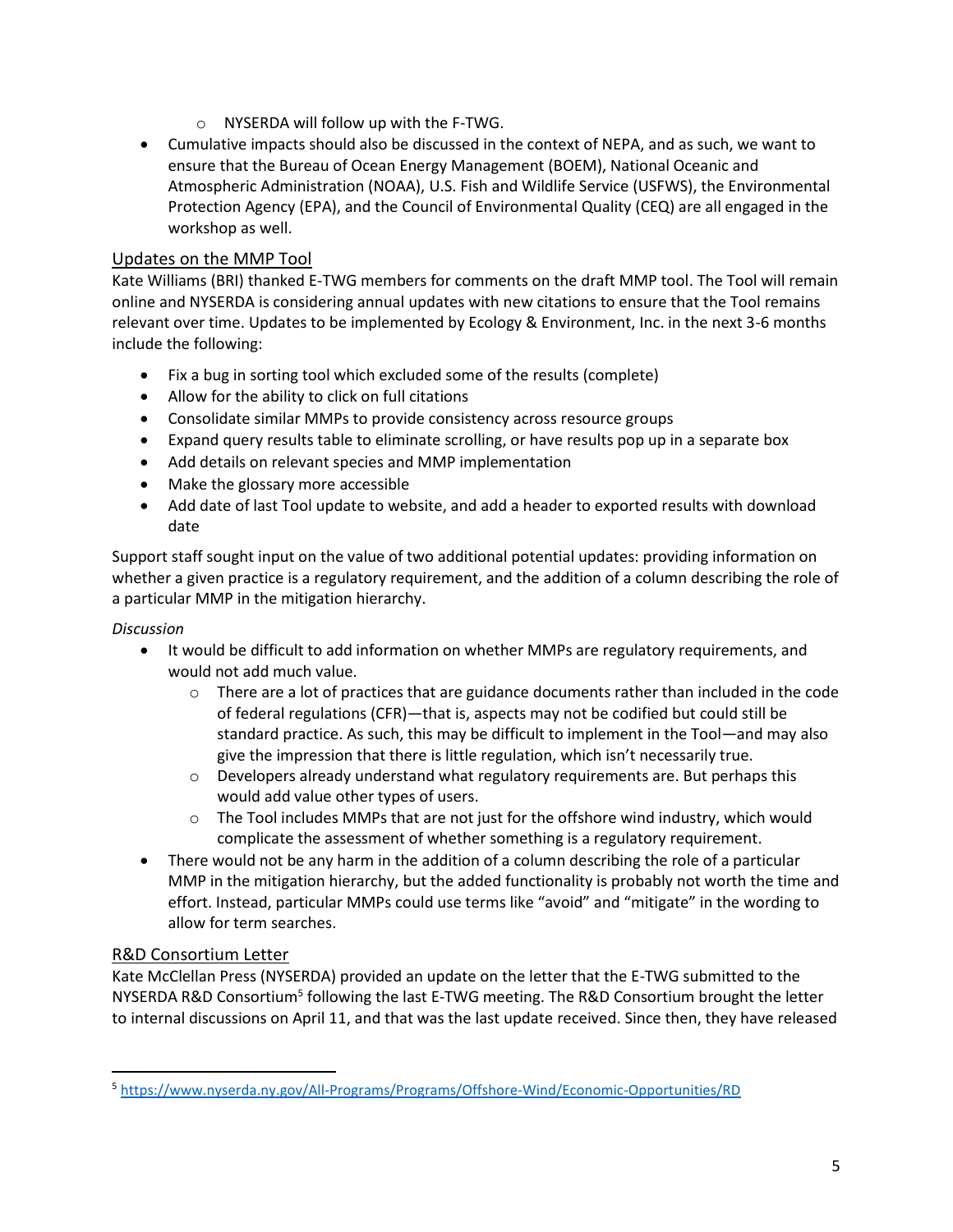a research solicitation<sup>6</sup> for the first three consortium pillars, and it does not appear that technology for wildlife has been included in the solicitation. Support staff will keep track of activities moving forward.

### E-TWG Communications and Outreach Plan

Kate Williams (BRI) presented the draft Communications and Outreach (C&O) Plan for the E-TWG, which identifies target audiences and mechanisms of communication and information dissemination about E-TWG related activities.

*Discussion*

- There is a need to separate the E-TWG website from the existing BRI website. Support staff are examining options for website hosting moving forward, and it is anticipated that the layout of the new E-TWG website will more closely mirror the F-TWG website<sup>7</sup>.
- A timeline/workplan for the E-TWG with short- and longer-term objectives would allow for the development of a timeline for communication planning, and would also allow the E-TWG to assess progress towards reaching its goals. NYSERDA and support staff will work to develop this type of a workplan/timeline to be shared with the E-TWG for feedback, which can in turn help inform the next round of master planning by NYSERDA.
- There are benefits to collaboration with the F-TWG. We should share meeting agendas across groups, and keep the F-TWG in mind throughout discussions, particularly around best management practices (BMPs), to identify opportunities for engagement and collaboration.
- NYSERDA currently holds quarterly webinars to provide updates on offshore wind-related topics. Based on feedback from E-TWG members, this will be expanded to also include targeted webinars around particular topics, including foundation types and noise reduction technologies. These will be put together on an as-needed basis rather than regularly scheduled, and while open to the public, there may be additional Q&A time for TWG members following the webinars. In addition, there may be a broader seminar series more focused on educating the general public.
	- $\circ$  These technical webinars should occur on a timescale that would be beneficial to other ongoing processes, particularly BMP development through the Specialist Committees.

### Other Updates

 $\overline{\phantom{a}}$ 

- *BOEM*  BOEM has made several recent announcements, including 1) a regionally focused strategy for future leasing, which includes an expected announcement of WEAs in the NY Bight sometime in 2019, and 2) a 'Request for Competitive Interest' for the development of the New York and New Jersey Wind Energy Transmission Line<sup>8</sup> following a right-of-way grant application from Anbaric Development Partners, LLC. Comments on the latter are due to BOEM on July 19<sup>th</sup>. In additional to comment on the project, BOEM also is asking for input on developing a broader strategic approach to offshore transmission.
	- $\circ$  There is an ongoing study led by the New York Power Authority to examine different transmission interconnection models currently used for offshore wind in Europe<sup>9</sup>. The report should be released shortly.

<sup>6</sup> [https://portal.nyserda.ny.gov/CORE\\_Solicitation\\_Detail\\_Page?SolicitationId=a0rt000000beASkAAM](https://portal.nyserda.ny.gov/CORE_Solicitation_Detail_Page?SolicitationId=a0rt000000beASkAAM)

<sup>7</sup> <https://nyfisheriestwg.ene.com/>

<sup>8</sup> <https://www.boem.gov/Regional-Proposals/>

<sup>9</sup> [https://www.governor.ny.gov/news/governor-cuomo-announces-study-guide-cost-effective-offshore-wind](https://www.governor.ny.gov/news/governor-cuomo-announces-study-guide-cost-effective-offshore-wind-development-new-york-state)[development-new-york-state](https://www.governor.ny.gov/news/governor-cuomo-announces-study-guide-cost-effective-offshore-wind-development-new-york-state)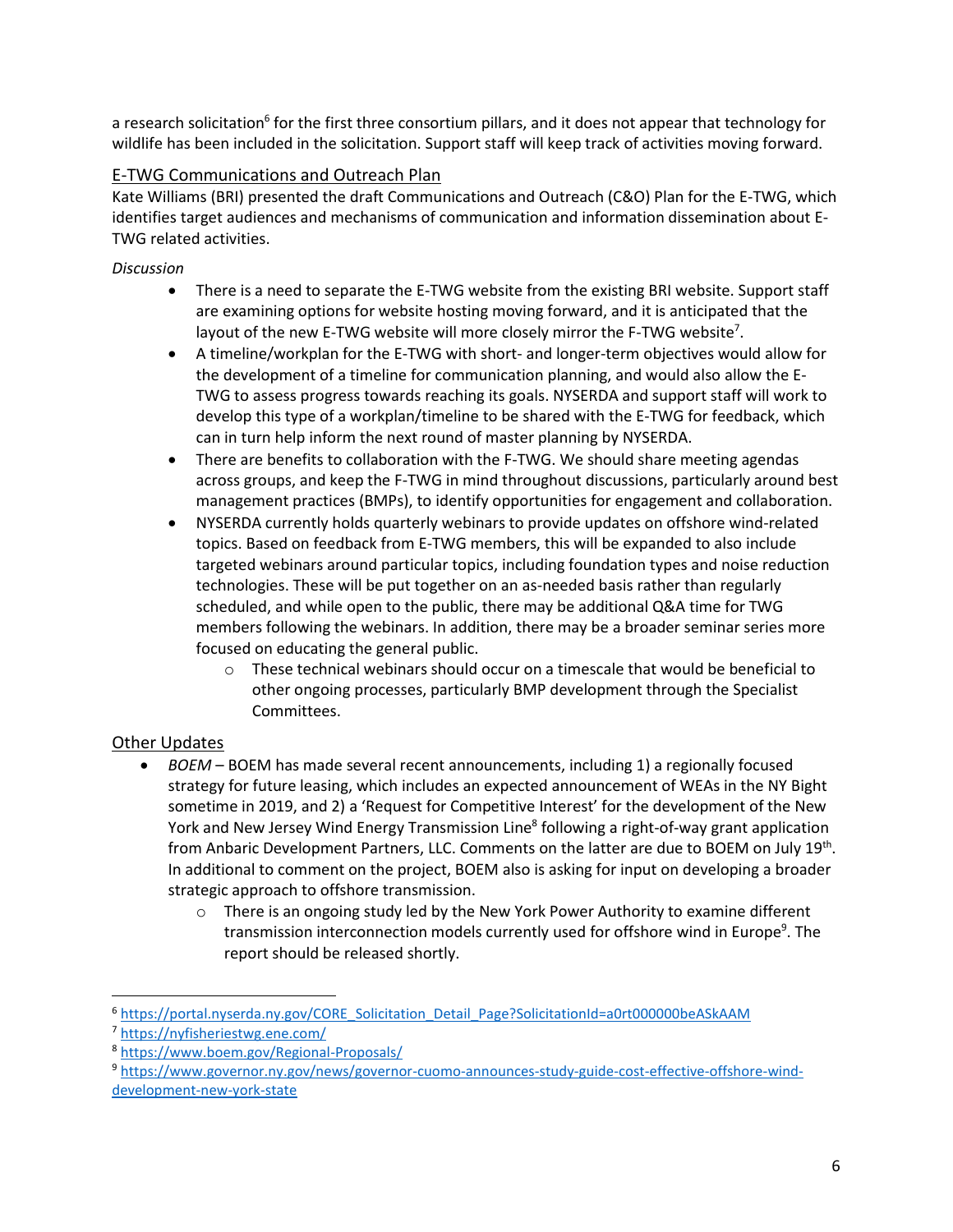- $\circ$  Following a question about whether BOEM plans to take a leadership role in regional transmission, BOEM staff indicated that they will report back to the E-TWG on this topic.
- *Ørsted* Ørsted won New Jersey's first offshore wind solicitation with the 1,100 MW Ocean Wind project<sup>10</sup>. They are interested in working together as an industry and region to leverage efforts and develop standardized approaches to mitigation moving forward.
- *Connecticut Department of Energy and Environmental Protection* –The state of Connecticut is on a fast timeline for offshore wind procurement in 2019<sup>11</sup>. Written comments on the draft solicitation are due July 15, and a finalized solicitation will be released on August 15. With this quick timeline, Connecticut will look to groups like the E-TWG for guidance and opportunities for collaboration. The state's new Commission on Environmental Standards for offshore wind procurement includes both fisheries and environmental subcommittees.
- *Shell New Energies & EDF Renewables* Projects are continuing to move ahead and staffing up. Work is being done on power purchase agreements and site assessment planning, among other activities.
- *Wildlife Conservation Society* Passive acoustic monitoring project (funded by the Hudson River Foundation) to collect baseline information on marine mammals, fish, and anthropogenic noise levels in Raritan Bay is running from October 2018-2020.
- *NYSERDA* Metocean buoys will likely be deployed in the New York Bight during the first week of August, and will collect ocean data, information on tagged birds and fish, and passive acoustic monitoring data for birds and bats.

## **Regional Research/Funding Entity**

Since the last E-TWG meeting, where the E-TWG expressed support for exploring stakeholder interest in a regional research and funding entity, Cadmus and the Consensus Building Institute (C&C) have developed 7 case studies, conducted 25 stakeholder interviews, and facilitated a workshop on May 15<sup>th</sup>, in addition to supporting the University of Delaware's Special Initiative on Offshore Wind Workshop at Pocantico on May 31<sup>st</sup>. The May 15<sup>th</sup> workshop had about 30 stakeholders in attendance. The Pocantico workshop, though not part of the initial scope, provided an opportunity for further discussions on structure, staffing, timing, and next steps. Notes from the two workshops are available upon request from Farrah Andersen [\(Farrah.Andersen@cadmusgroup.com\)](mailto:Farrah.Andersen@cadmusgroup.com).

A major takeaway from the first workshop was that a more developed, staffed, and independent standing entity would be ideal to meet the identified needs and goals, though a looser structure may be necessary initially. At a higher level, there is broad stakeholder interest in establishing a regional science effort, there are some areas of convergence on the mission, general purposes and activities, and geographic scope, and commitment from stakeholders (voiced primarily at the Pocantico meeting) to push this idea forward in the next 6-9 months. Based on feedback to date, C&C have drafted an initial mission, geographic scope, values, and objectives for a small Coordinating Group to use as a starting point for further discussions. The short-term (first 6 months) aims are to coordinate existing parties across jurisdictions, and create and maintain a data clearing house. Goals within the next few years are to continue building the group framework and priorities; manage specific research projects; develop tools and standards to create consistency and efficiencies; manage data; and ensure transparent communication.

 $\overline{\phantom{a}}$ <sup>10</sup> <https://www.bpu.state.nj.us/bpu/newsroom/2019/approved/20190621.html>

<sup>&</sup>lt;sup>11</sup> https://www.ct.gov/deep/lib/deep/energy/2019.06.07 draft\_osw\_notice\_of\_scope\_of\_proceeding.pdf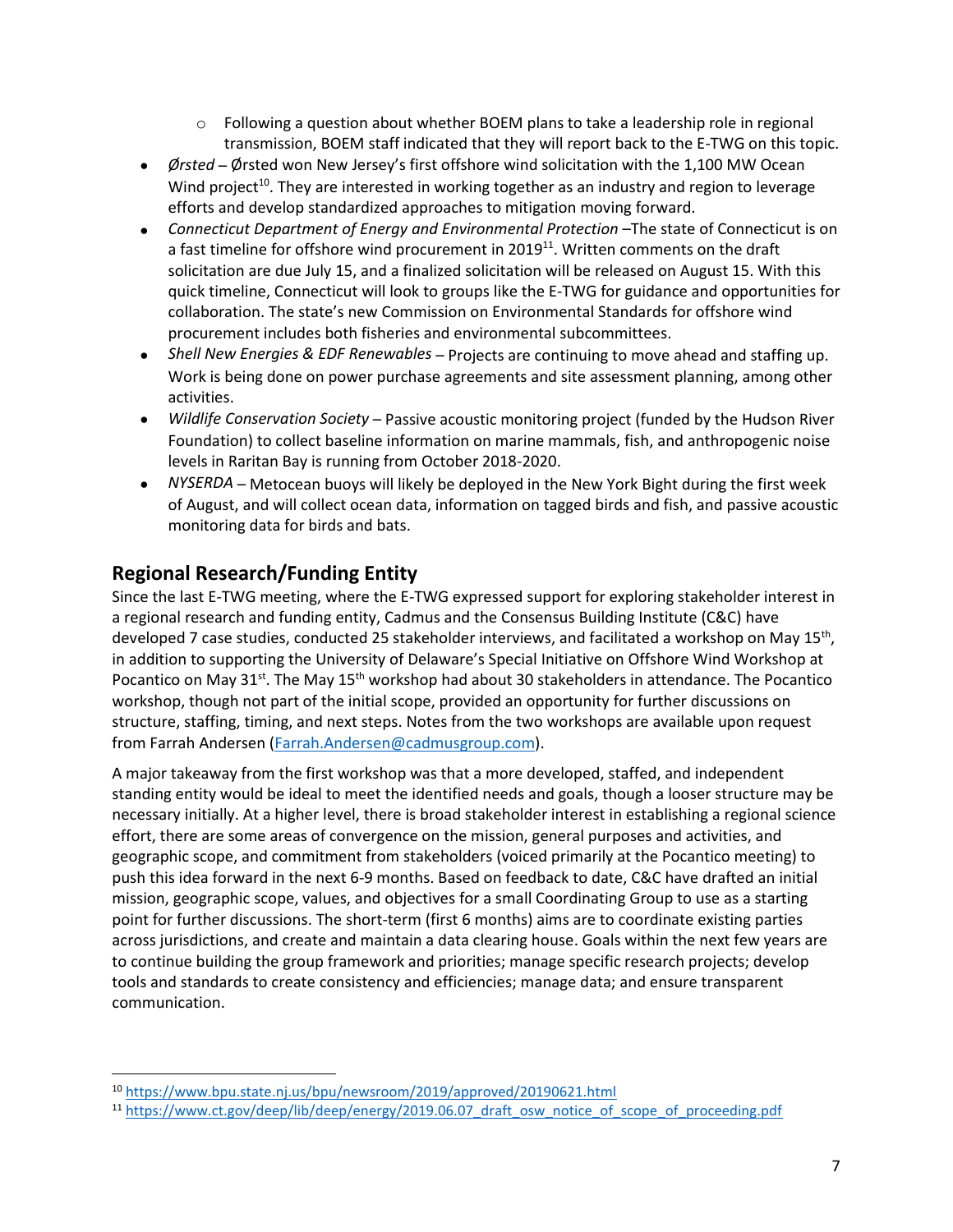#### Next Steps

- 1) Continue process development via a small Coordinating Group formed at the Pocantico meeting.
- 2) Hold regular briefings and discussions with the E-TWG, and fold ideas put forward from the E-TWG into ongoing Coordinating Group discussions.
- 3) Continue progress on existing communication efforts, likely including targeted outreach (phone calls, periodic meetings, etc.) with stakeholders to keep them apprised of and informing the evolving Coordinating Group discussions.
- 4) Host an additional stakeholder workshop to bring forward more detailed ideas for broader discussion (possibly in the fall of 2019).

#### *Discussion*

- Is this process progressing fast enough?
	- $\circ$  The May 15<sup>th</sup> and Pocantico workshops were key steps in making progress, and as decision-making can be difficult with a large group, the smaller coordinating group will aid in the progression of work moving forward. The aim is that by the end of the 2019, there will be a defined value proposition such that all parties know what to expect if they choose to engage with the funding entity.
	- $\circ$  There are tangible steps forward. In addition to the coordinating group, developers have agreed to discuss avian surveys in lease areas to work toward standardizing protocols and providing regionally consistent data. Another tangible outcome is a commitment by developers, BOEM, and states to continue collecting marine mammal data in the Massachusetts and Rhode Island WEAs. These are shorter-term joint-funded research and coordinating activities that will serve as a starting point.
- There are multiple opportunities for integration of regional funding entity efforts with E-TWG/Specialist Committee (SC) activities, including: 1) work on avian monitoring protocols, which would include a collaboration with the birds and bats BMP SC; and 2) breakout workshops at the State of the Science Workshop on cumulative impacts, which could be tasked with prioritization of research knowledge gaps that could feed into research funding entity discussions.
- It is important to coordinate with all groups that may potentially overlap in scope, such as ROSA, to ensure cross-pollination across groups to avoid redundancy/duplication of efforts. This could be done by coordination between groups a few times per year. We also want to ensure that there is no redundancy with the R&D Consortium (which isn't currently an issue, but something to consider in future efforts).

# **BMPs to Mitigate Impacts from Offshore Wind Energy Development – Initial Discussion**

Since the last E-TWG meeting, two Specialist Committees (SCs) have been formed for the development of best management practices (BMPs) for 1) birds and bats and 2) marine mammals and sea turtles. The groups include E-TWG members and others who have been meeting regularly over the last few months to start the process of developing BMPs.

#### Procurement Process and BMPs

Kate McClellan Press (NYSERDA) presented on the New York State procurement process as it relates to the development of BMPs. John Garvey from the NY Department of Public Service was present to provide additional input. The Public Service Commission (PSC) authorizes NYSERDA to procure offshore wind energy, and allows for additional stipulations such as BMPs to be included in procurements. The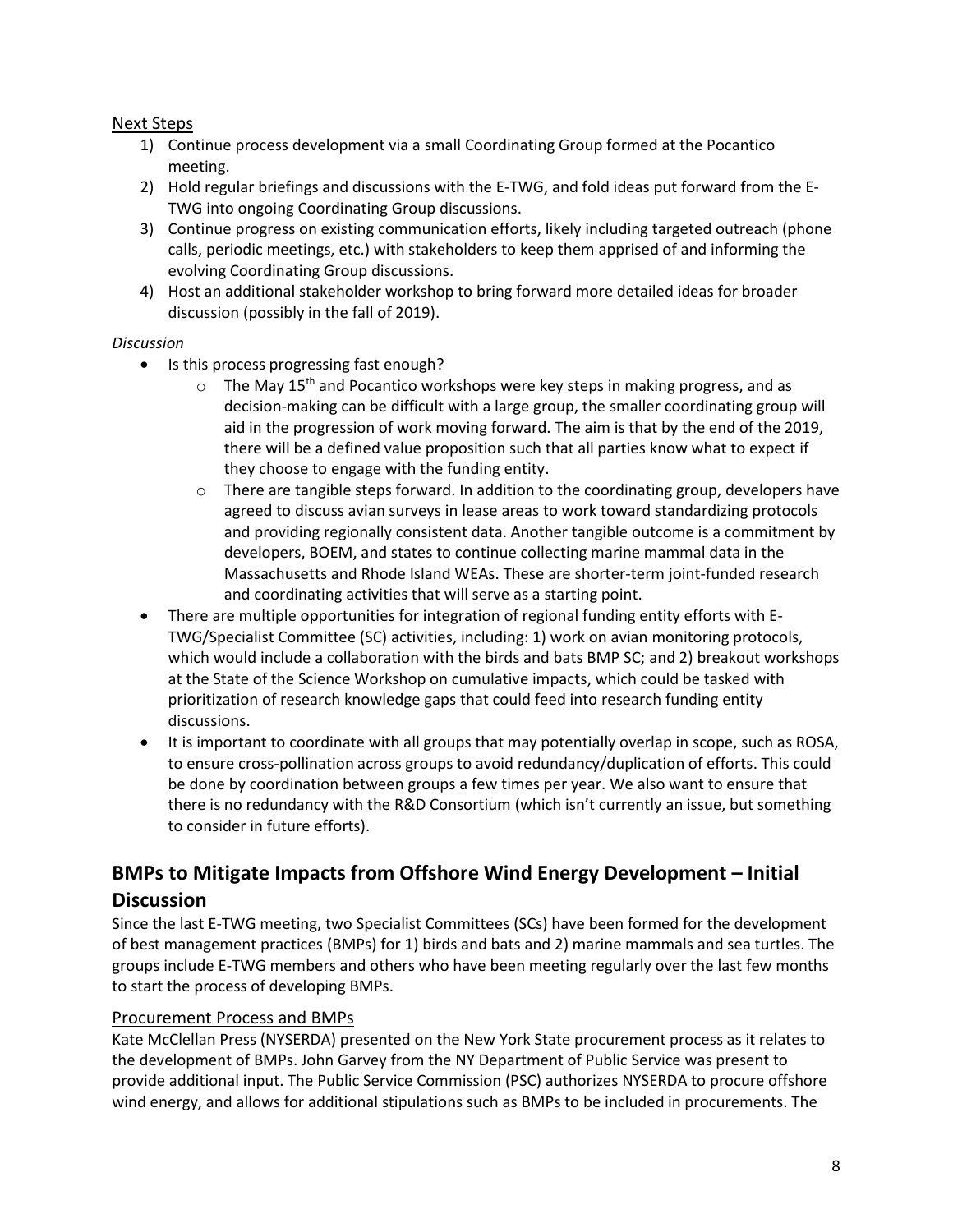PSC has indicated that they will consider the inclusion of BMPs in Phase 2 solicitation requirements. Input on BMPs can be transmitted in several ways, including:

- 1) Verbal input, as NYSERDA and DPS track committee and E-TWG discussions;
- 2) A written reflection of committee discussions, produced by support staff based on SC meeting notes and group feedback, that describes major topics of discussion, suggested BMPs, and suggested legal language. This summary product will be made publicly available, without attribution of opinions to particular individuals or organizations. Reflections can be referenced in public comment to the PSC; and
- 3) A letter to the PSC during its public comment period that identifies areas of general agreement or consensus.

Kate Williams (BRI) provided background on how the term 'BMP' is defined in this process. For the purposes of these committees, BMPs are recommended management practices for minimizing and mitigating wildlife impacts at offshore wind facilities that 1) are generalized but can be tailored based on site-specific characteristics, 2) can include variable levels of detail, and 3) go beyond what is mandated in current regulation, recognizing that there may be overlap with existing guidelines.

*Discussion*

- The DPS representative suggested that consensus will go a long way towards having a BMP approved by the PSC for inclusion in the procurement, and that it is important to be cognizant that NY State has extraordinarily competitive goals to meet for offshore wind procurement.
- A large part of the discussion revolved around the advantages of developing BMPs for inclusion in the procurement. One perspective is that this approach could provide greater certainty for developers earlier in the process, such that the cost can be factored into their procurement bid. Another aspect is a balance between state and federal oversight; as the states' main source of control is the procurement process, it may be an opportunity to guarantee a certain level of protection early in the process. However, the approach of including BMPs in procurements so early in the process, also may limit developers' flexibility.
	- o The European experience regarding BMPs and the procurement process does not provide much insight; in places like the UK, projects are already fully consented (i.e. fully permitted) at the time of procurement, so the process is purely about factors such as price and capacity.
- Flexibility in BMPs will benefit all parties we want to ensure we have the flexibility to adapt a BMP as necessary. There are multiple means to build in this flexibility, including allowing developers to consult with NYSERDA if they would like to meet a requirement in a different way. It's more important to focus on the mitigation hierarchy than on specific details (e.g., if you can avoid an impact, avoid it; if you can't, minimize it; and then finally look at mitigation).
- There was discussion around the degree to which BMPs should be ambitious versus focusing on easily attainable principles. It was felt that if we aim high, it should be risk-based (e.g., focused on the most important approaches for minimizing risk). There was some concern expressed by certain E-TW members, however, that identification of ambitious BMPs early in the process (i.e. during procurement) could lead to regulators pushing for even more onerous, and potentially financially untenable, measures later in the development process.
- BOEM and NMFS should be involved in discussions to ensure that, throughout the regulatory process, what is asked of developers is feasible and the project remains viable. The aim of developing BMPs is not to make the project impossible, but rather to make the project as good as possible, avoid problems down the road, and ensure that all projects are held to the same standards.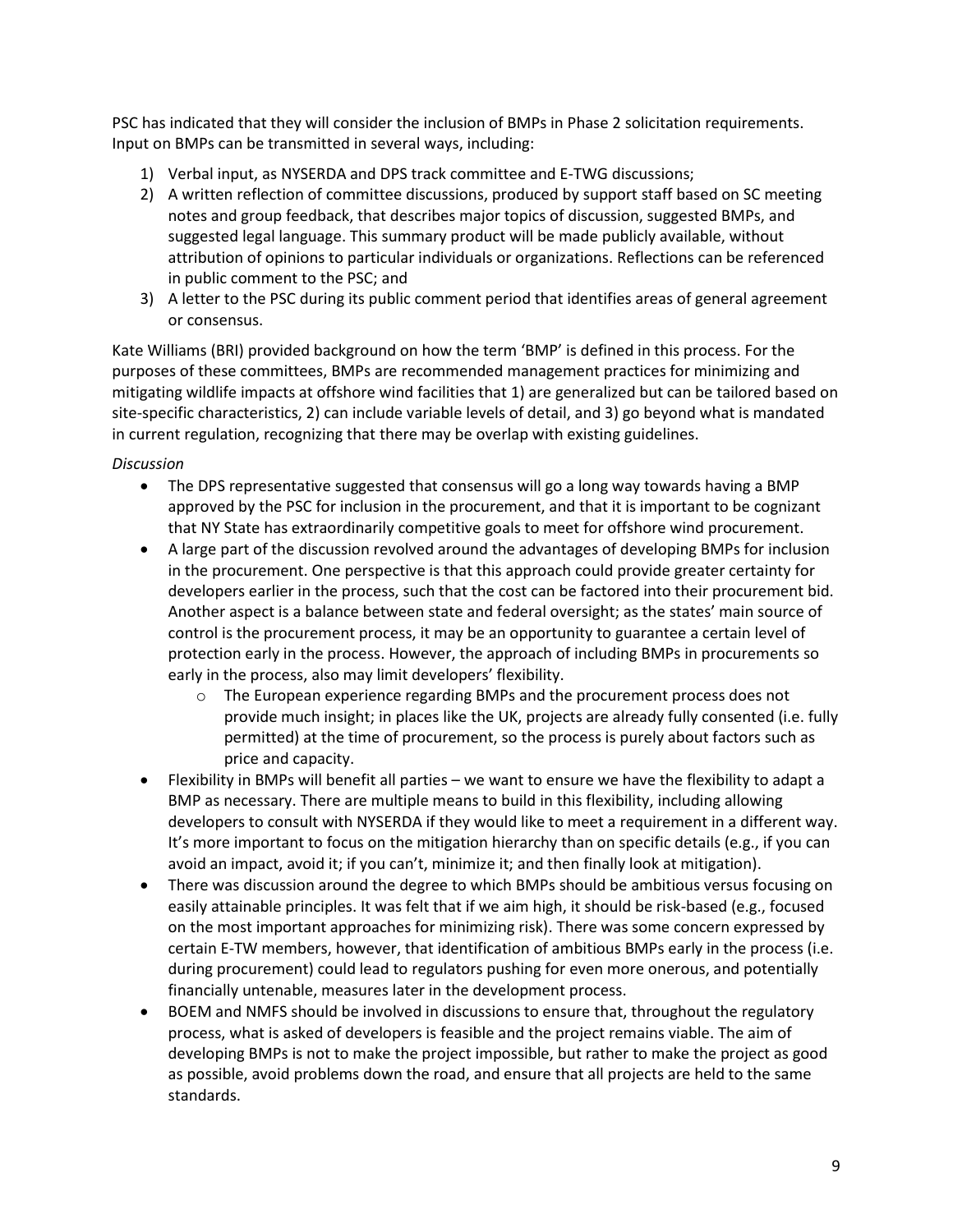There may be value in a discussion around developing BMPs more broadly than for the procurement, as there may be BMPs that are better suited for other processes.

## **Specialist Committee Process Discussion**

Kate Williams (BRI) provided the group with an update on the BMP SC process to date. There have been valuable discussions in both BMP specialist committees over the past few months. Lessons learned include: 1) importance of clarifying BMP goals; 2) divergent views on the range and specificity of what BMPs should be; 3) the necessity for outside expertise on some topics; 4) difficulty with the conference call format; 5) challenges caused by a lack of clear timeline/endpoint for Phase 2 procurement; and 6) potential need for facilitated discussions

Process Adjustments

- Support staff have worked to clearly articulate the end product and goals. The committee process could be adjusted to better support the committee's efforts.
- In-person meetings would be a useful tool for more difficult topics.
	- o Meetings should be scheduled back-to-back with meetings of the marine mammal and sea turtle BMP committee, if possible, to facilitate attendance by members who are on both committees.
- Conference calls should be continued every two weeks to decide what topics to (1) discuss in person and who should be in attendance at workshops, (2) develop clear objectives and products for these meetings/workshops, and (3) wrap up/finalize BMPs after workshops.
	- o Aim for 1 hour calls rather than 90 minutes.
- There may be additional process tools to facilitate BMP discussions within committees. For example, developers could consult with AWEA and come up with a list of BMPs for further discussion. Or two committee members, an eNGO and developer representative, could be tasked with developing a BMP draft to bring back to the group.
- There may be opportunities to work on BMPs collaboratively with other states including Connecticut, New Jersey, and Massachusetts. The E-TWG may be able to play a leadership role in setting up a regional collaboration. The first step in this process may be to first understand what each state has in place, where there are synergies between working groups, and then think about how best to coordinate.
- Discussion of BMP topics has felt inhibited on some committee calls to date. Meeting in person may help, particularly for more difficult discussion topics. Ground rules should be set for both calls and meetings to make clear that they are "safe spaces" for open discussion.
- The presence of regulators in committee meetings may inhibit free discussion to some degree. There is value to regulators hearing the conversations on committee calls, however. Due to the iterative nature of the BMP development process, there may be opportunities for alternating discussions with and without regulators.
- The timeline for Phase 2 procurement in New York is currently unclear, but it is looking unlikely that the order would be released much before the end of the calendar year. Accordingly, E-TWG members generally recommended building their own timeline and goals rather than focusing on an uncertain procurement timeline.

#### Additional Goals

 Projects selected under the New York Phase 1 procurement are likely to be announced very soon. The selected developers under the Phase 1 procurement will work with the E-TWG and F-TWG (minus other developers) on environmental mitigation plans (EMPs). There is an opportunity for BMP specialist committees to help inform these discussions and frame the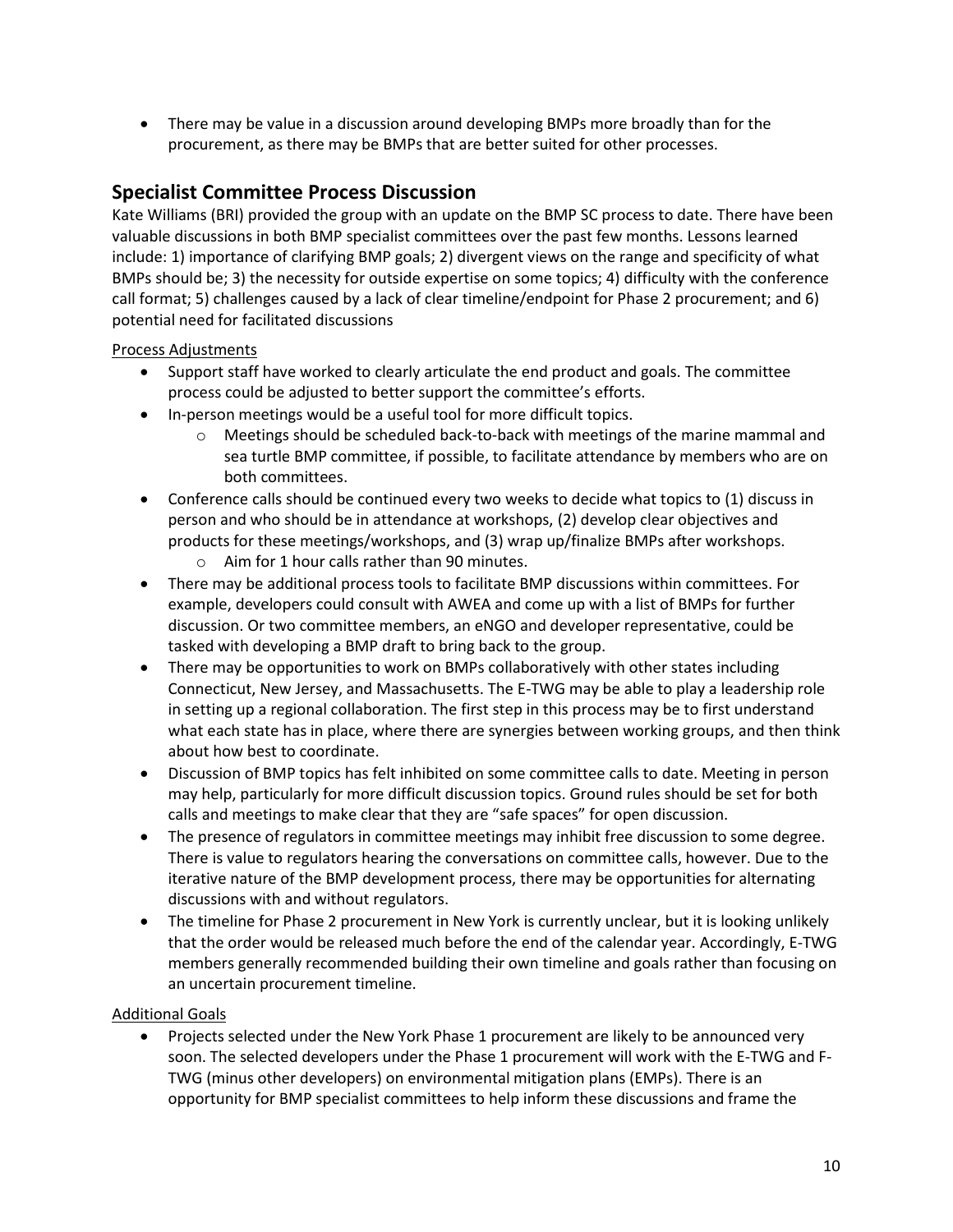questions for developers to consider. This could involve developing a list of principles as to what the committee is trying to achieve, which might inform the topics to tackle for the development of BMPs while also informing discussions with developers regarding their EMPs.

- $\circ$  This development of "principles" has value, both for the EMP process and for clearly articulating the underlying goals of BMPs. However, it doesn't accomplish one of the objectives of BMP development, which is to allow developers to factor the cost of implementation into bids for procurement.
- $\circ$  BOEM, NMFS, and USFWS will be involved in the EMP discussion process, so this may help inform the federal decision-making process as well.
- NYSERDA has recently committed to supporting the development of a scientific research and monitoring framework for understanding birds and bat impacts from offshore wind energy development. Analogous to a recent effort focused on marine mammals and sea turtles in southern New England<sup>12</sup>, but with a broader regional focus, this effort is expected to include a multi-day stakeholder workshop to inform the development of a scientific research framework to guide studies of potential impacts to birds and bats from offshore wind energy development along the U.S. east coast. Several E-TWG and SC members are expected to be involved in the planning process.

#### Overall Approach

- The New York Department of Public Service (DPS) staff member present at E-TWG meeting reiterated that BMPs will be looked on much more favorably by the Public Service Commission if they have consensus support.
- We must recognize that this is a new and difficult process which has needed to be adapted. By starting with topics considered 'low-hanging fruit', we now have documents for review, we are narrowing down processes, and making progress. For example, now that we have a framework for discussion on Protected Species Observers for the marine mammal and sea turtle SC, we can revisit other topics using this same framework.
- We should take a step back from the process and think about the goals of BMP development (i.e., what are we trying to achieve), then develop general topic areas for BMPs, and finally determine which of these may be well suited for inclusion in procurements and which may be more appropriate for other avenues, such as discussion during mitigation planning.
- We need to develop a conceptual framework and timeline for BMP development, so that it is easier to visualize how it might proceed in relation to procurements and mitigation plans. It should also incorporate the iterative nature of the process and how the process may differ if consensus is reached versus if it is not.

#### Next Steps

 $\overline{\phantom{a}}$ 

Based on this discussion, support staff will develop a written committee workplan that describes the goals, end products, and timeline for activities, as well as the above adjustments to process. Subsequent prioritization of BMPs for committee discussion will include factors such as discussion difficulty, expected time commitment, timeline relative to other offshore wind activities, need for outside expertise, and whether the topic is best suited for an in-person workshops vs. conference call.

Regular conference calls will be reinstituted for both committees, with the intent of holding two inperson meetings per committee in the fall of 2019, and finalizing Version 1.0 of the BMP summary documents by the end of the calendar year.

<sup>12</sup> https://www.boem.gov/A-Framework-for-Studying-the-Effects-of-Offshore-Wind-Development/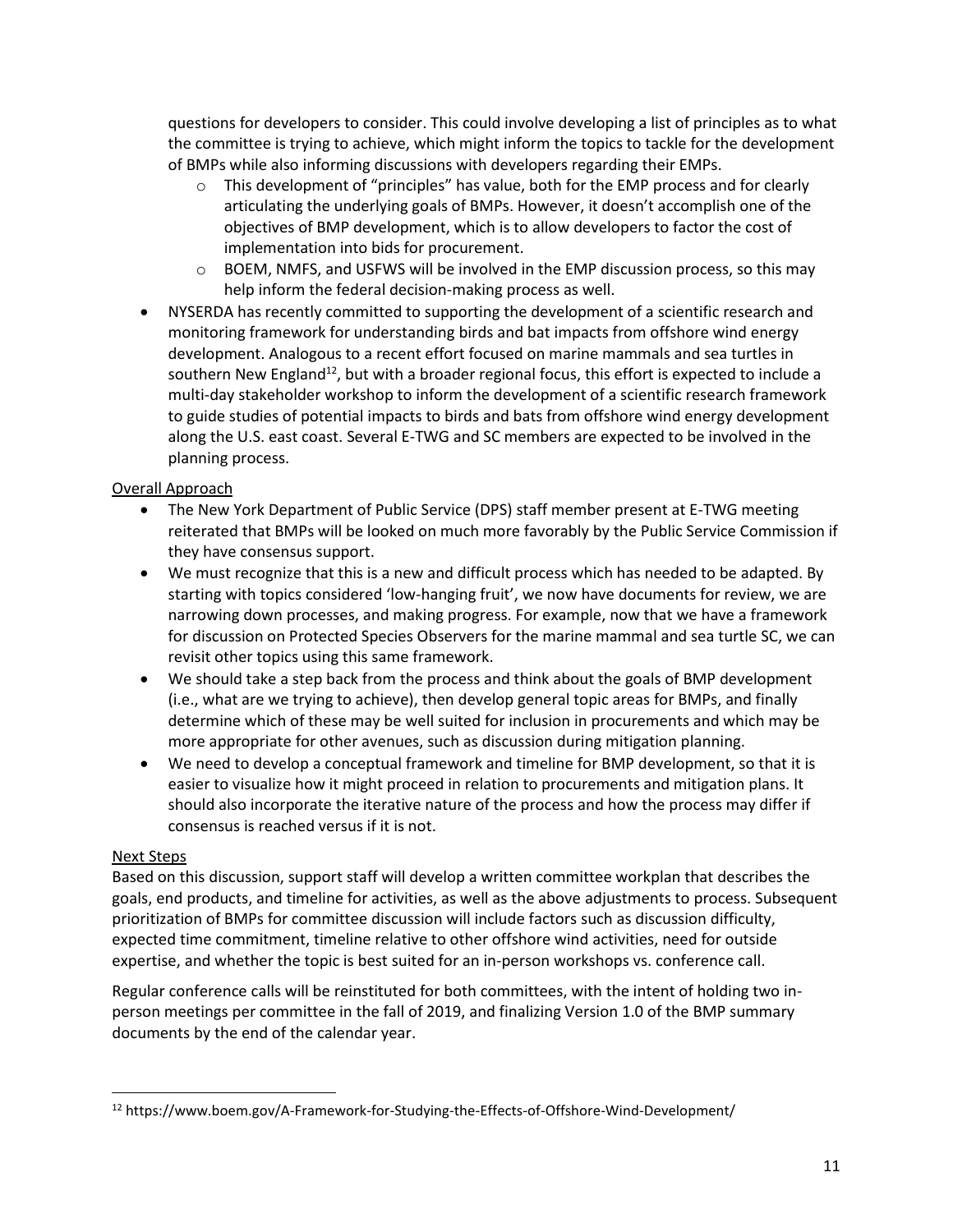## **Update on Progress of BMP Development**

Recent BMP discussions within specialist committees have focused on implementation considerations for potential BMPs, including approaches' cost, evidence of effectiveness for conservation, a balance between cost and effectiveness, feasibility, and human safety.

*The Birds and Bats BMP Specialist Committee* has prioritized lighting, perching deterrents, and monitoring as short-term topics for discussion in relation to the Phase 2 procurement timeline. The committee has used an iterative process to develop and modify concepts for further discussion. One of the next steps for this group is to choose additional topics for future discussions.

- One member suggested that there may be concepts from the discussion around a regional science entity, such as protocols for robust analysis, basic data collection principles, and data sharing, that could inform committee discussions. Thus it would be beneficial to share the output from the Pocantico meeting with the birds and bats committee.
- We should check the MMP Tool to ensure that we are not missing any key BMPs on the topics already discussed.

*The Marine Mammals and Sea Turtles BMP Specialist Committee* initiated efforts by prioritizing topics for discussion. This process included identifying topics of highest priority as well as topics feasible to discuss in the short term. Following completion of an online survey and subsequent committee discussion of survey results, three topics were identified: vessel speed restrictions, foundation installation, and monitoring. These topics proved difficult in initial discussions, however, and after reframing how to approach discussions, the group reconvened to discuss Protected Species Observers (PSOs) as a less complex initial topic. Potential next steps include discussing pile driving during low visibility and then going back to discussing vessel speed restrictions.

 One committee member emphasized the importance of contextualizing the BMPs in the document to include what problems we are trying to address, and how those might be avoided, minimized, or mitigated.

## **Next Steps for the E-TWG**

There are many E-TWG related activities in the upcoming months, including:

- Discussions around environmental mitigation plans for projects selected under NY Phase 1 procurement (late summer/early fall 2019)
- Two in-person SC meetings for each BMP committee (fall 2019)
- Bird and bat scientific research and monitoring framework workshop (fall 2019 or spring 2020?)
- Follow-up workshop on the regional funding entity (fall 2019?)
- Next State of the Science Workshop (April 2020)

With all of these meetings in mind, there was discussion around whether the E-TWG wanted to hold another in-person meeting in 2019. There was agreement among group members that an update on activities relating to BMP development, environmental mitigation plans, and the regional funding entity would be beneficial later in the year, but could take the form of a webinar/zoom meeting rather than an in-person meeting.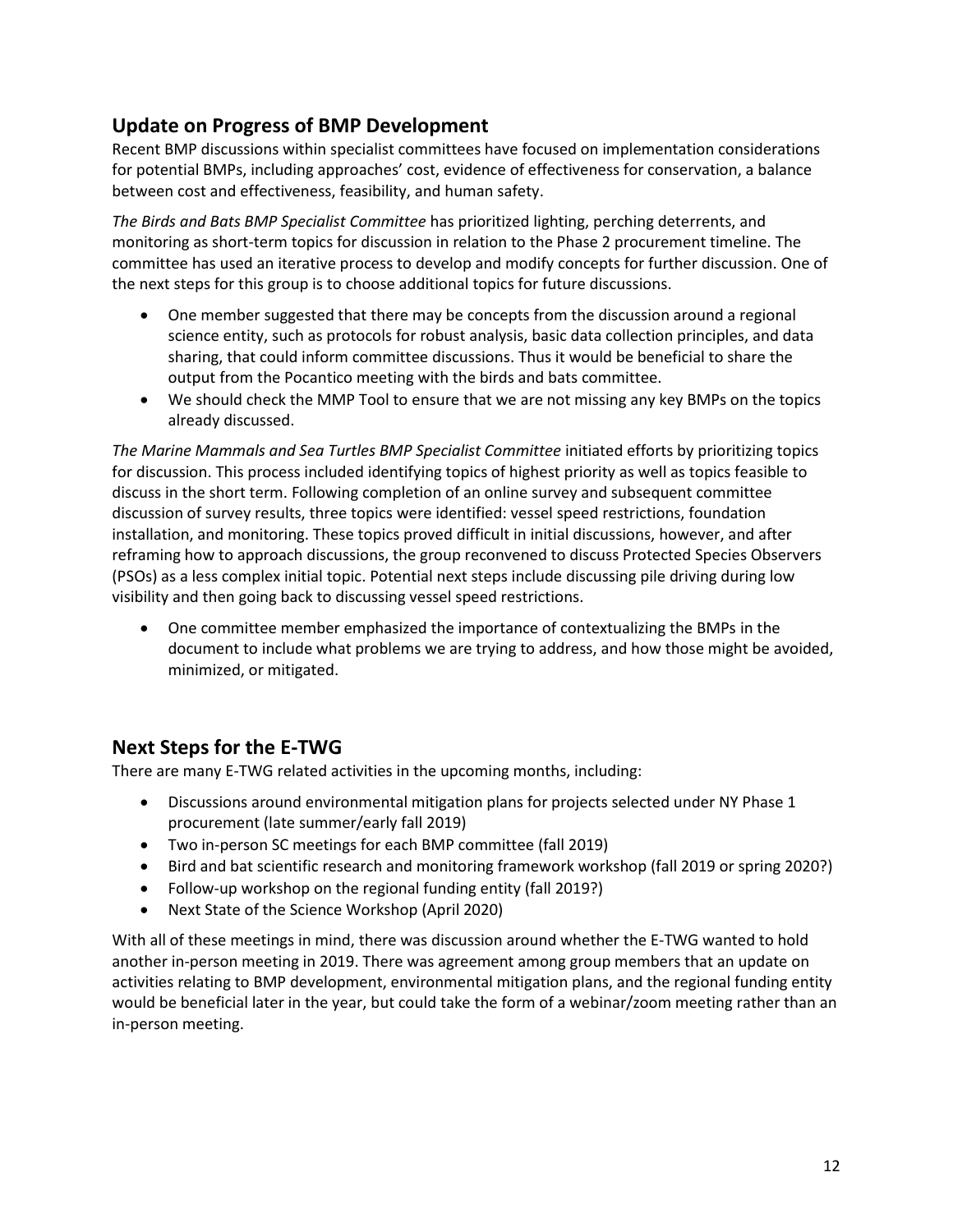# **Appendix A: List of Participants**

| <b>Point of Contact</b>     | Organization                                                            | <b>Stakeholder Type</b>   | <b>Role</b>                    |
|-----------------------------|-------------------------------------------------------------------------|---------------------------|--------------------------------|
| <b>Kate McClellan Press</b> | <b>NYSERDA</b>                                                          | <b>State Government</b>   | Convener/chair                 |
| Greg Lampman                | <b>NYSERDA</b>                                                          | <b>State Government</b>   | Convener/chair                 |
| <b>Catherine Bowes</b>      | <b>National Wildlife Federation</b>                                     | eNGO                      | Advisor                        |
| Koen Broker                 | <b>Shell New Energies</b>                                               | Developer                 | Advisor                        |
| <b>Martin Goff</b>          | Equinor                                                                 | Developer                 | Advisor                        |
| Aileen Kenney               | Ørsted                                                                  | Developer                 | Advisor                        |
| <b>Francine Kershaw</b>     | Natural Resources Defense Council                                       | eNGO                      | Advisor                        |
| Jillian Liner               | Audubon New York                                                        | eNGO                      | Advisor                        |
| Carl LoBue                  | The Nature Conservancy                                                  | eNGO                      | Advisor                        |
| Joe Martens                 | NY Offshore Wind Alliance                                               | nonpartisan NGO           | Advisor                        |
| Matt Robertson              | Vineyard Wind                                                           | Developer                 | Advisor                        |
| <b>Howard Rosenbaum</b>     | <b>Wildlife Conservation Society</b>                                    | eNGO                      | Advisor                        |
| Scott Johnston              | U.S. Fish and Wildlife Service                                          | <b>Federal Government</b> | Observer/<br>technical support |
| Shannon Kearney             | <b>Connecticut Department of Energy</b><br>and Environmental Protection | <b>State Government</b>   | Observer/<br>technical support |
| <b>Sherryll Huber Jones</b> | New York Department of<br><b>Environmental Conservation</b>             | <b>State Government</b>   | Observer/<br>technical support |
| <b>Brandi Sangunett</b>     | <b>Bureau of Ocean Energy</b><br>Management                             | <b>Federal Government</b> | Observer/<br>technical support |

#### **Additional Participants**

John Garvey (New York Department of Public Service) Brittany Pashkow (NRDC)

#### **Support staff present**

Adrienne Downey (NYSERDA) Janna Herndon (NYSERDA) Kate Williams (BRI) Julia Gulka (BRI) Bennett Brooks (Consensus Building Institute) Farrah Andersen (Cadmus Group)